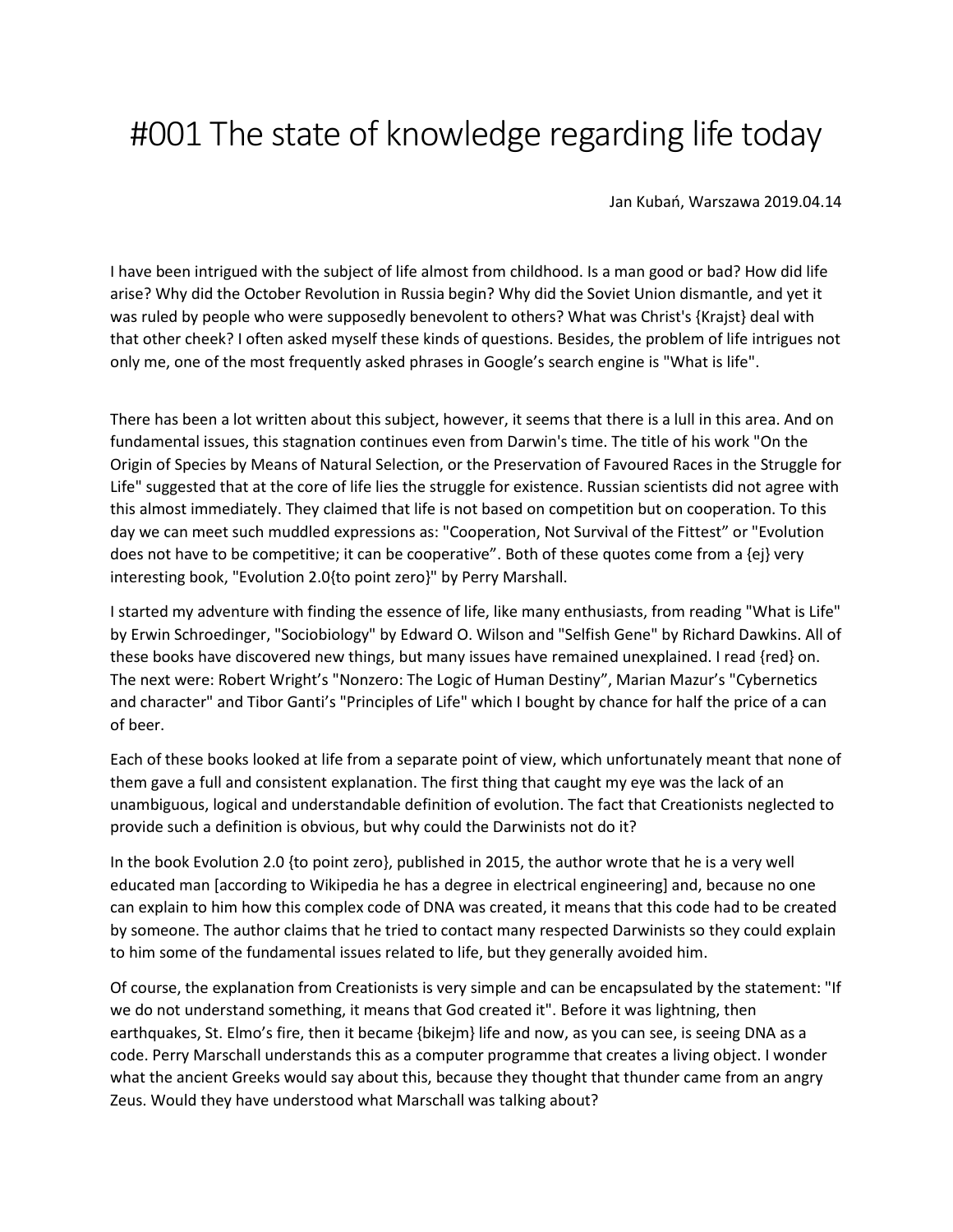When it comes to scientific knowledge, we know and understand more and more every year. However, Perry Marshall is absolutely right on one point - Darwinists, like fire, avoid certain topics. According to him, they did not explain how information (ie DNA) could emerge, nor did they explain how biological mechanisms change DNA, because, according to him, "random mutations" cannot stand scrutiny, nor did they explain how biology introduces profitable novelty. If someone wants to explore this subject, I encourage you to read "Evolution 2.0". The book is written in accessible English.

I also came across very similar problems while conducting my own research. I have already mentioned the absence of a definition of evolution. If you have any doubts about this try to find or create your own definition using all available resources. When I was looking for an answer how life might have emerged I found two. One from the icon of the Darwinian movement, Richard Dawkins, who said that it occurred by a "happy chemical accident". The second, from Nobel Prize winner Jack Szostak, stated that it happened "somehow ".

Darwinism seems to be more logical out of the two, using science rather than belief. Yet neither of the two top Darwinists explanations of the emergence of life remain absolutely unconvincing.

As I have already mentioned, I have been searching for the origin of life for decades. I approach every issue very critically, just as I was taught at University. I try to analyze everything thoroughly, and if I do not understand something, I do not hide it. Although I do not say whether God exists or not, I am far from the idea of Creationism but Darwinists have left a lot of important thing unsaid as well

The paths of my education were very different, there were many of them and they were uncommon. They helped me develop a kind of worldview in me. On the one hand very critical and on the other very pragmatic. And it was thanks to this worldview that I was able to develop something that one of my reviewers described as "the first successful attempt to build a full, strict model of life". I might say it a little more modestly, it seems to me that I have developed a more probable model of life, including the model of life creation than Dawkins and Shostak, quoted just now. But maybe the next great breakthrough in science will not be made by a scientist.

Perry Marshall claims too that the breakthrough will be made by a person from outside the scientific industry. He gives examples of "newcomers / outsiders" who, not being professionals in the field, have made revolutionary changes. He mentions: Bill Gates, Larry and Siergiej, the creators of Google, Fred Smith, who revolutionized the supply market and a few others. Similar stories are known throughout history: Leonardo da Vinci, Jean le Rond d'Alembert, Auguste Comte, Gustave Eiffel, Gustave Le Bon, George Orwell and many others.

My first and probably the most important observation in relation to life was that no one, absolutely nobody talks about a certain aspect of building cells. Mitosis, meiosis, budding, building on the basis of DNA, we read about it in our school textbooks. But even the world-famous monograph "Biology" does not mention one word about the economic aspect. Where do the cells take elements to build themselves? Of course, we know from the school that animals eat, plants are watered and nutrients reach the dividing cells with water, but nobody says that the active absorption of external resources is one of the fundamental features of all organisms. In my opinion, life cannot be understood without knowledge about resources, their absorption, their processing and methods of acquiring them. Biology should discuss issues related to resources to the same extent as it discusses cell division issues, DNA structure, transcription and translation.